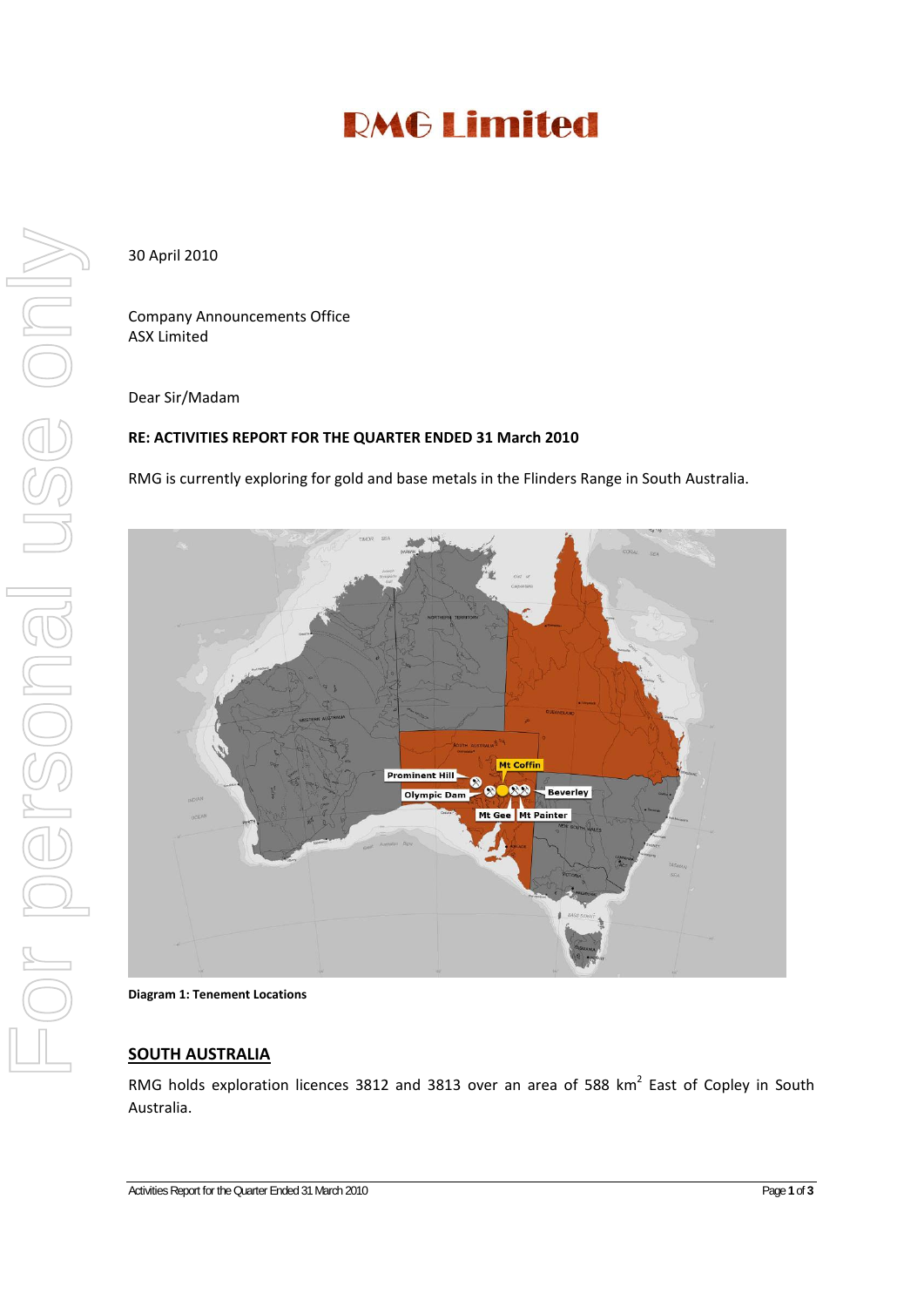# **RMG Limited**

### **EL 3812: 100% Mt Coffin**

Cores from the deepening of a select number of RAB holes drilled in 2009 along the extensions of the Diamond Jubilee line of workings have been logged and assayed. The results are positive, and together with the copper veins intersected in the uppermost secondary ore zone, confirm copper mineralisation is widespread. Best results are shown in Table 1.

All existing historical and new data along with the latest results is being compiled with advanced software into the same format to allow a detailed analysis of the distribution and controls of the mineralization.



**Diagram 2: Historic workings and the Mt Coffin Diaper.**

| <b>Hole</b>   | Intercept    | <b>PPM Cu</b> |
|---------------|--------------|---------------|
|               |              |               |
| <b>DJR 17</b> | 35.7 to 37.0 | 4638          |
|               | 44.0 to 45.0 | 12600         |
|               | 58.0 to 60.0 | 4335          |
| <b>DJR 18</b> | 32.0 to 34.0 | 3391          |
|               | 40.0 to 42.0 | 3292          |
|               | 42.0 to 43.0 | 6060          |
| <b>DJR 15</b> | 48.0 to 49.0 | 3103          |
|               | 54.0 to 55.0 | 4393          |

**Table 1: Core results from RAB holes**